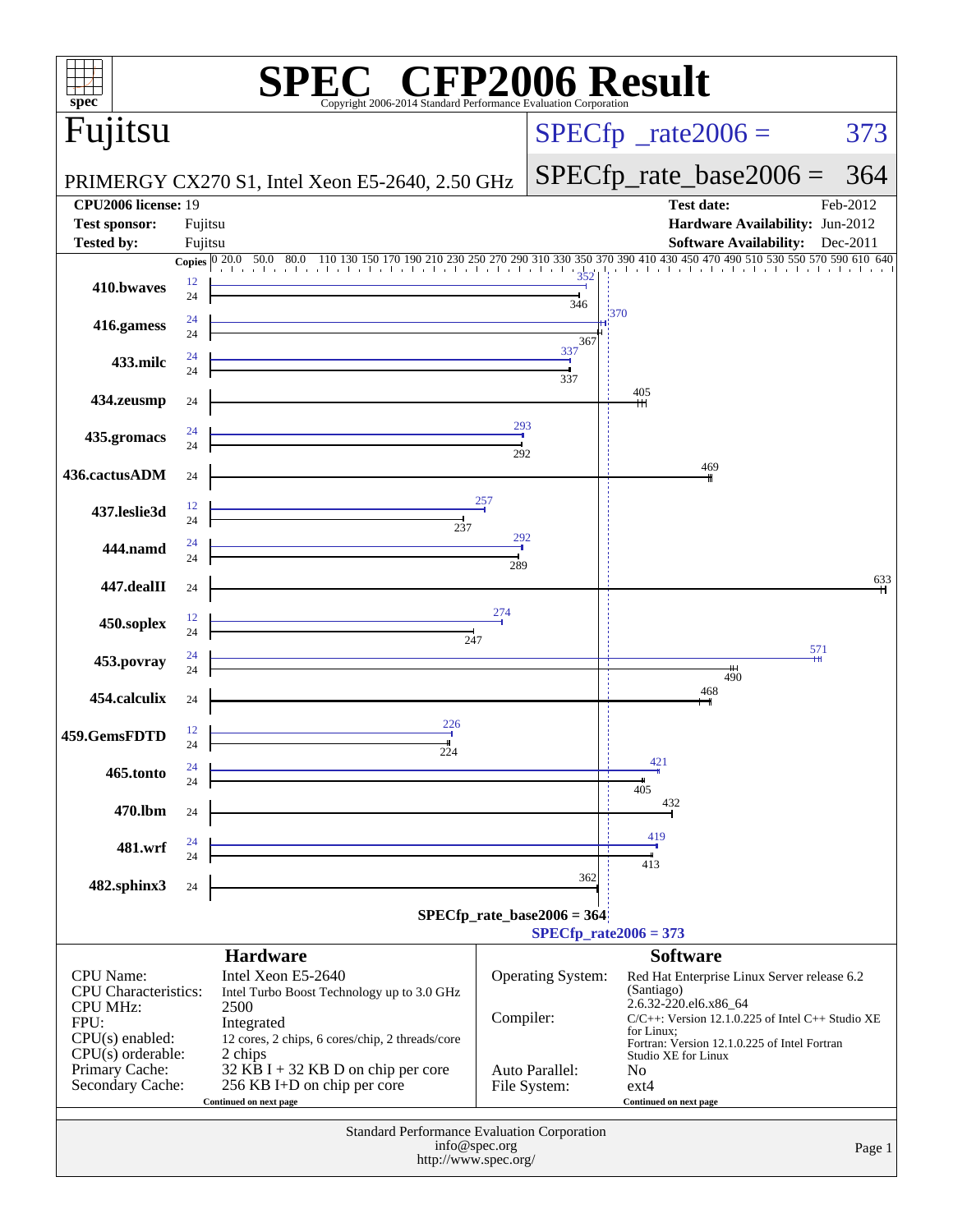

| 436.cactusADM | 24 | 612  | 469 | 614  | 467 | 610  | 470 <sub>l</sub> | 24 | 612 | 469 | 614 | 467 | 610 | 470        |
|---------------|----|------|-----|------|-----|------|------------------|----|-----|-----|-----|-----|-----|------------|
| 437.leslie3d  | 24 | 952  | 237 | 952  | 237 | 950  | 237              | 12 | 440 | 257 | 439 | 257 | 439 | 257        |
| 444.namd      | 24 | 665  | 289 | 667  | 289 | 665  | 289              | 24 | 660 | 291 | 657 | 293 | 658 | <u>292</u> |
| 447.dealII    | 24 | 437  | 629 | 433  | 634 | 434  | 633              | 24 | 437 | 629 | 433 | 634 | 434 | 633        |
| 450.soplex    | 24 | 811  | 247 | 812  | 246 | 811  | 247              | 12 | 366 | 274 | 366 | 274 | 366 | 273        |
| 453.povray    | 24 | 258  | 494 | 260  | 490 | 262  | 488              | 24 | 223 | 573 | 225 | 567 | 224 | 571        |
| 454.calculix  | 24 | 432  | 458 | 423  | 468 | 422  | 470 <sub>l</sub> | 24 | 432 | 458 | 423 | 468 | 422 | 470        |
| 459.GemsFDTD  | 24 | 1145 | 222 | 1136 | 224 | 1139 | 224              | 12 | 562 | 226 | 564 | 226 | 561 | 227        |
| 465.tonto     | 24 | 583  | 405 | 580  | 407 | 583  | 405              | 24 | 561 | 421 | 563 | 420 | 561 | 421        |
| 470.1bm       | 24 | 763  | 432 | 763  | 432 | 762  | 433              | 24 | 763 | 432 | 763 | 432 | 762 | 433        |
| 481.wrf       | 24 | 649  | 413 | 647  | 415 | 649  | 413              | 24 | 641 | 418 | 640 | 419 | 640 | 419        |
|               |    |      |     |      |     |      |                  |    |     |     |     |     |     |            |

[435.gromacs](http://www.spec.org/auto/cpu2006/Docs/435.gromacs.html) 24 **[586](http://www.spec.org/auto/cpu2006/Docs/result-fields.html#Median) [292](http://www.spec.org/auto/cpu2006/Docs/result-fields.html#Median)** 586 292 588 291 24 586 292 **[585](http://www.spec.org/auto/cpu2006/Docs/result-fields.html#Median) [293](http://www.spec.org/auto/cpu2006/Docs/result-fields.html#Median)** 584 293

[482.sphinx3](http://www.spec.org/auto/cpu2006/Docs/482.sphinx3.html) 24 1289 363 1291 362 **[1290](http://www.spec.org/auto/cpu2006/Docs/result-fields.html#Median) [362](http://www.spec.org/auto/cpu2006/Docs/result-fields.html#Median)** 24 1289 363 1291 362 **[1290](http://www.spec.org/auto/cpu2006/Docs/result-fields.html#Median) [362](http://www.spec.org/auto/cpu2006/Docs/result-fields.html#Median)** Results appear in the [order in which they were run.](http://www.spec.org/auto/cpu2006/Docs/result-fields.html#RunOrder) Bold underlined text [indicates a median measurement.](http://www.spec.org/auto/cpu2006/Docs/result-fields.html#Median)

#### **[Submit Notes](http://www.spec.org/auto/cpu2006/Docs/result-fields.html#SubmitNotes)**

 The numactl mechanism was used to bind copies to processors. The config file option 'submit' was used to generate numactl commands to bind each copy to a specific processor. For details, please see the config file.

#### **[Operating System Notes](http://www.spec.org/auto/cpu2006/Docs/result-fields.html#OperatingSystemNotes)**

 Stack size set to unlimited using "ulimit -s unlimited" Transparent Huge Pages enabled with: echo always > /sys/kernel/mm/redhat\_transparent\_hugepage/enabled runspec command invoked through numactl i.e.: numactl --interleave=all runspec <etc>

> Standard Performance Evaluation Corporation [info@spec.org](mailto:info@spec.org) <http://www.spec.org/>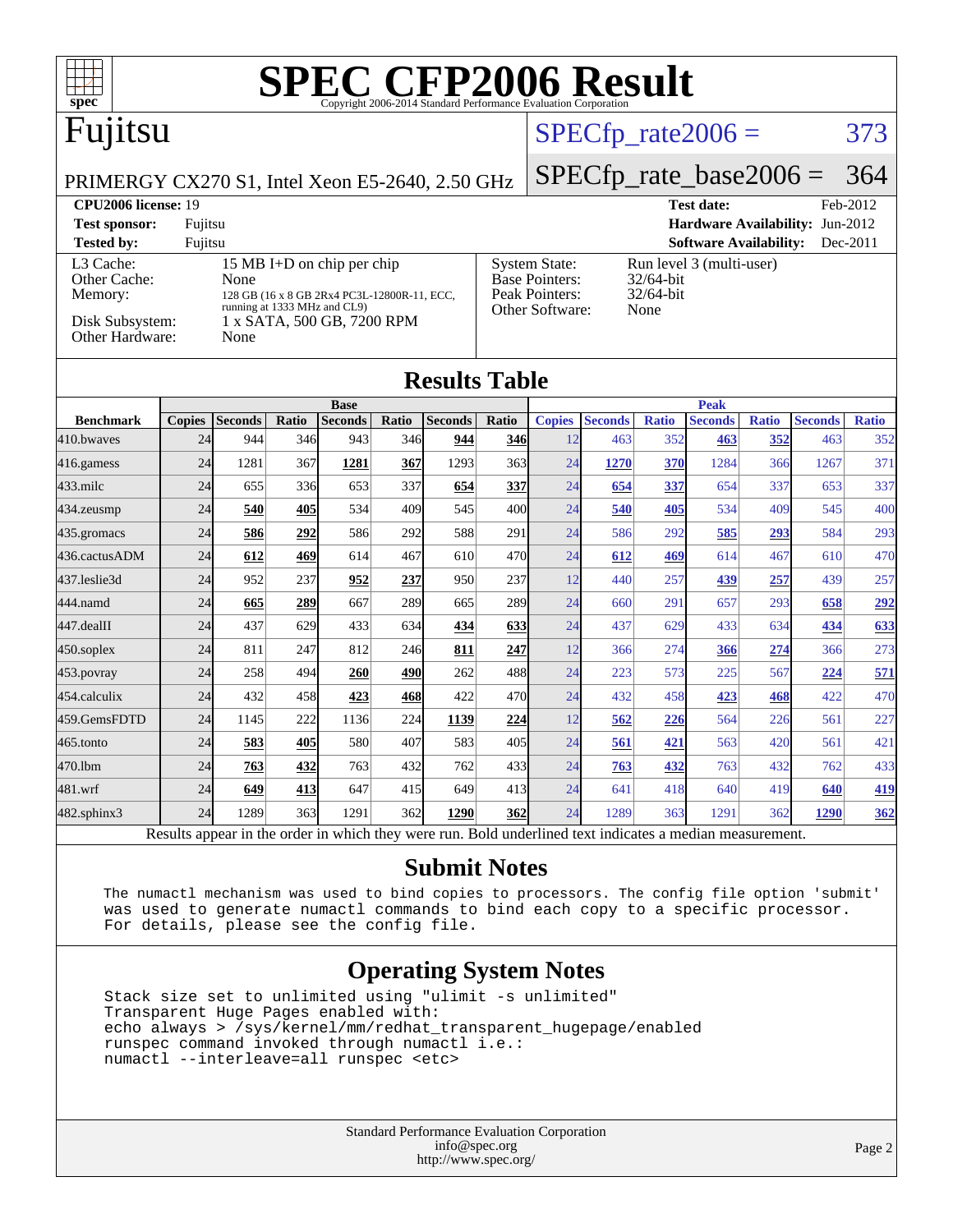

# **[SPEC CFP2006 Result](http://www.spec.org/auto/cpu2006/Docs/result-fields.html#SPECCFP2006Result)**

## Fujitsu

 $SPECTp_rate2006 = 373$ 

PRIMERGY CX270 S1, Intel Xeon E5-2640, 2.50 GHz

[SPECfp\\_rate\\_base2006 =](http://www.spec.org/auto/cpu2006/Docs/result-fields.html#SPECfpratebase2006) 364

**[CPU2006 license:](http://www.spec.org/auto/cpu2006/Docs/result-fields.html#CPU2006license)** 19 **[Test date:](http://www.spec.org/auto/cpu2006/Docs/result-fields.html#Testdate)** Feb-2012 **[Test sponsor:](http://www.spec.org/auto/cpu2006/Docs/result-fields.html#Testsponsor)** Fujitsu **[Hardware Availability:](http://www.spec.org/auto/cpu2006/Docs/result-fields.html#HardwareAvailability)** Jun-2012 **[Tested by:](http://www.spec.org/auto/cpu2006/Docs/result-fields.html#Testedby)** Fujitsu **[Software Availability:](http://www.spec.org/auto/cpu2006/Docs/result-fields.html#SoftwareAvailability)** Dec-2011

#### **[General Notes](http://www.spec.org/auto/cpu2006/Docs/result-fields.html#GeneralNotes)**

Environment variables set by runspec before the start of the run: LD\_LIBRARY\_PATH = "/SPECcpu2006/libs/32:/SPECcpu2006/libs/64"

 Binaries compiled on a system with 1x Core i7-860 CPU + 8GB memory using RHEL5.5 This result was measured on the PRIMERGY CX250 S1. The PRIMERGY CX250 S1 and the PRIMERGY CX270 S1 are electronically equivalent. For information about Fujitsu please visit: <http://www.fujitsu.com>

**[Base Compiler Invocation](http://www.spec.org/auto/cpu2006/Docs/result-fields.html#BaseCompilerInvocation)**

 $C$  benchmarks:<br>icc  $-m64$ 

[C++ benchmarks:](http://www.spec.org/auto/cpu2006/Docs/result-fields.html#CXXbenchmarks) [icpc -m64](http://www.spec.org/cpu2006/results/res2012q3/cpu2006-20120620-23069.flags.html#user_CXXbase_intel_icpc_64bit_bedb90c1146cab66620883ef4f41a67e)

[Fortran benchmarks](http://www.spec.org/auto/cpu2006/Docs/result-fields.html#Fortranbenchmarks): [ifort -m64](http://www.spec.org/cpu2006/results/res2012q3/cpu2006-20120620-23069.flags.html#user_FCbase_intel_ifort_64bit_ee9d0fb25645d0210d97eb0527dcc06e)

[Benchmarks using both Fortran and C](http://www.spec.org/auto/cpu2006/Docs/result-fields.html#BenchmarksusingbothFortranandC): [icc -m64](http://www.spec.org/cpu2006/results/res2012q3/cpu2006-20120620-23069.flags.html#user_CC_FCbase_intel_icc_64bit_0b7121f5ab7cfabee23d88897260401c) [ifort -m64](http://www.spec.org/cpu2006/results/res2012q3/cpu2006-20120620-23069.flags.html#user_CC_FCbase_intel_ifort_64bit_ee9d0fb25645d0210d97eb0527dcc06e)

#### **[Base Portability Flags](http://www.spec.org/auto/cpu2006/Docs/result-fields.html#BasePortabilityFlags)**

| 410.bwaves: -DSPEC CPU LP64                 |                                                                |
|---------------------------------------------|----------------------------------------------------------------|
| 416.gamess: -DSPEC_CPU_LP64                 |                                                                |
| 433.milc: -DSPEC CPU LP64                   |                                                                |
| 434.zeusmp: - DSPEC_CPU_LP64                |                                                                |
| 435.gromacs: -DSPEC_CPU_LP64 -nofor_main    |                                                                |
| 436.cactusADM: -DSPEC CPU LP64 -nofor main  |                                                                |
| 437.leslie3d: -DSPEC CPU LP64               |                                                                |
| 444.namd: -DSPEC CPU LP64                   |                                                                |
| 447.dealII: -DSPEC_CPU LP64                 |                                                                |
| 450.soplex: -DSPEC_CPU_LP64                 |                                                                |
| 453.povray: -DSPEC_CPU_LP64                 |                                                                |
| 454.calculix: - DSPEC CPU LP64 - nofor main |                                                                |
| 459. GemsFDTD: - DSPEC CPU LP64             |                                                                |
| 465.tonto: - DSPEC CPU LP64                 |                                                                |
| 470.1bm: - DSPEC_CPU LP64                   |                                                                |
|                                             | 481.wrf: -DSPEC CPU_LP64 -DSPEC_CPU_CASE_FLAG -DSPEC_CPU_LINUX |
| 482.sphinx3: -DSPEC_CPU_LP64                |                                                                |
|                                             |                                                                |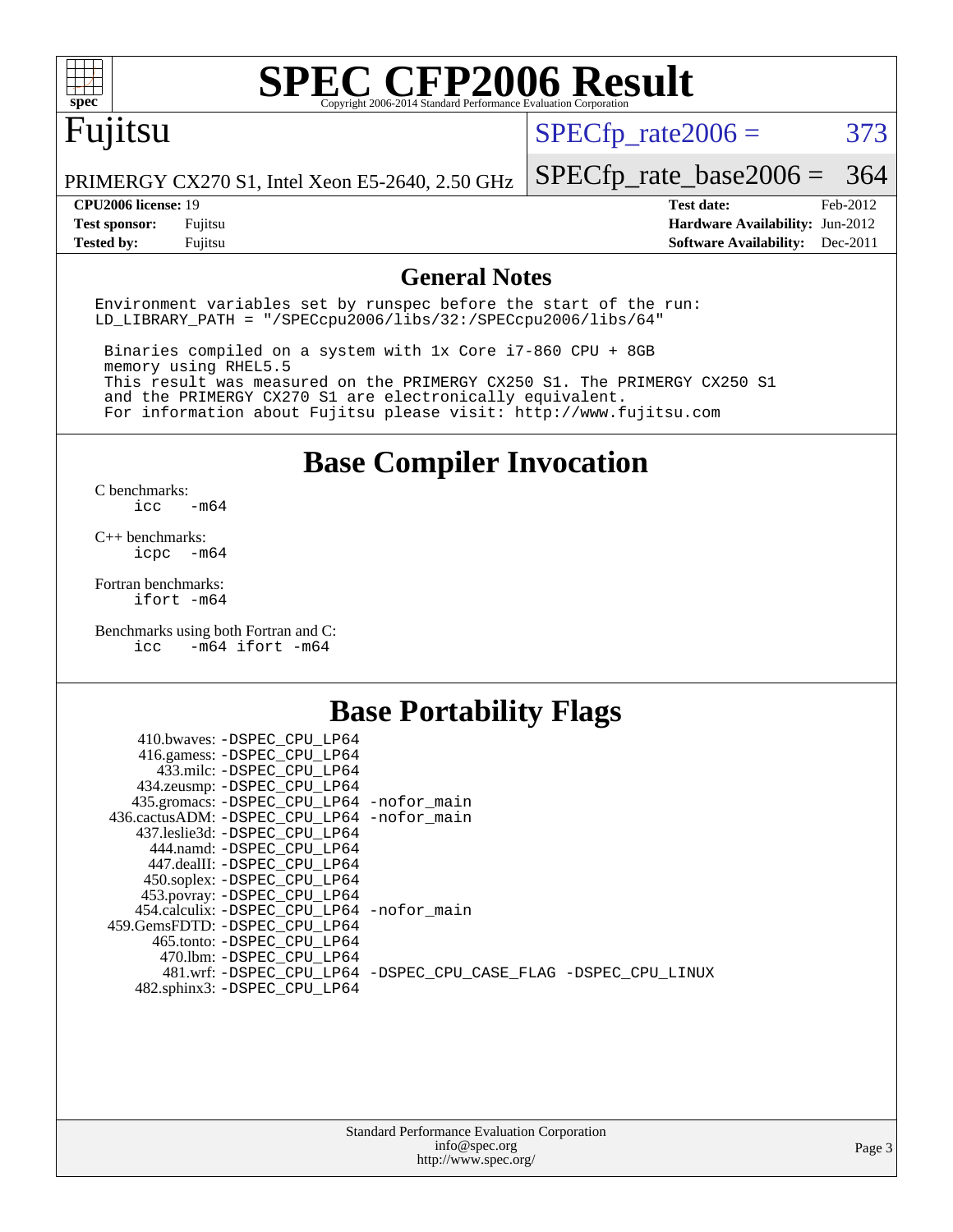

# **[SPEC CFP2006 Result](http://www.spec.org/auto/cpu2006/Docs/result-fields.html#SPECCFP2006Result)**

## Fujitsu

 $SPECTp\_rate2006 = 373$ 

PRIMERGY CX270 S1, Intel Xeon E5-2640, 2.50 GHz

[SPECfp\\_rate\\_base2006 =](http://www.spec.org/auto/cpu2006/Docs/result-fields.html#SPECfpratebase2006) 364

**[CPU2006 license:](http://www.spec.org/auto/cpu2006/Docs/result-fields.html#CPU2006license)** 19 **[Test date:](http://www.spec.org/auto/cpu2006/Docs/result-fields.html#Testdate)** Feb-2012 **[Test sponsor:](http://www.spec.org/auto/cpu2006/Docs/result-fields.html#Testsponsor)** Fujitsu **[Hardware Availability:](http://www.spec.org/auto/cpu2006/Docs/result-fields.html#HardwareAvailability)** Jun-2012 **[Tested by:](http://www.spec.org/auto/cpu2006/Docs/result-fields.html#Testedby)** Fujitsu **[Software Availability:](http://www.spec.org/auto/cpu2006/Docs/result-fields.html#SoftwareAvailability)** Dec-2011

#### **[Base Optimization Flags](http://www.spec.org/auto/cpu2006/Docs/result-fields.html#BaseOptimizationFlags)**

[C benchmarks](http://www.spec.org/auto/cpu2006/Docs/result-fields.html#Cbenchmarks): [-xAVX](http://www.spec.org/cpu2006/results/res2012q3/cpu2006-20120620-23069.flags.html#user_CCbase_f-xAVX) [-ipo](http://www.spec.org/cpu2006/results/res2012q3/cpu2006-20120620-23069.flags.html#user_CCbase_f-ipo) [-O3](http://www.spec.org/cpu2006/results/res2012q3/cpu2006-20120620-23069.flags.html#user_CCbase_f-O3) [-no-prec-div](http://www.spec.org/cpu2006/results/res2012q3/cpu2006-20120620-23069.flags.html#user_CCbase_f-no-prec-div) [-static](http://www.spec.org/cpu2006/results/res2012q3/cpu2006-20120620-23069.flags.html#user_CCbase_f-static) [-opt-prefetch](http://www.spec.org/cpu2006/results/res2012q3/cpu2006-20120620-23069.flags.html#user_CCbase_f-opt-prefetch) [-auto-p32](http://www.spec.org/cpu2006/results/res2012q3/cpu2006-20120620-23069.flags.html#user_CCbase_f-auto-p32) [-ansi-alias](http://www.spec.org/cpu2006/results/res2012q3/cpu2006-20120620-23069.flags.html#user_CCbase_f-ansi-alias) [-opt-mem-layout-trans=3](http://www.spec.org/cpu2006/results/res2012q3/cpu2006-20120620-23069.flags.html#user_CCbase_f-opt-mem-layout-trans_a7b82ad4bd7abf52556d4961a2ae94d5) [C++ benchmarks:](http://www.spec.org/auto/cpu2006/Docs/result-fields.html#CXXbenchmarks) [-xAVX](http://www.spec.org/cpu2006/results/res2012q3/cpu2006-20120620-23069.flags.html#user_CXXbase_f-xAVX) [-ipo](http://www.spec.org/cpu2006/results/res2012q3/cpu2006-20120620-23069.flags.html#user_CXXbase_f-ipo) [-O3](http://www.spec.org/cpu2006/results/res2012q3/cpu2006-20120620-23069.flags.html#user_CXXbase_f-O3) [-no-prec-div](http://www.spec.org/cpu2006/results/res2012q3/cpu2006-20120620-23069.flags.html#user_CXXbase_f-no-prec-div) [-static](http://www.spec.org/cpu2006/results/res2012q3/cpu2006-20120620-23069.flags.html#user_CXXbase_f-static) [-opt-prefetch](http://www.spec.org/cpu2006/results/res2012q3/cpu2006-20120620-23069.flags.html#user_CXXbase_f-opt-prefetch) [-auto-p32](http://www.spec.org/cpu2006/results/res2012q3/cpu2006-20120620-23069.flags.html#user_CXXbase_f-auto-p32) [-ansi-alias](http://www.spec.org/cpu2006/results/res2012q3/cpu2006-20120620-23069.flags.html#user_CXXbase_f-ansi-alias) [-opt-mem-layout-trans=3](http://www.spec.org/cpu2006/results/res2012q3/cpu2006-20120620-23069.flags.html#user_CXXbase_f-opt-mem-layout-trans_a7b82ad4bd7abf52556d4961a2ae94d5) [Fortran benchmarks](http://www.spec.org/auto/cpu2006/Docs/result-fields.html#Fortranbenchmarks): [-xAVX](http://www.spec.org/cpu2006/results/res2012q3/cpu2006-20120620-23069.flags.html#user_FCbase_f-xAVX) [-ipo](http://www.spec.org/cpu2006/results/res2012q3/cpu2006-20120620-23069.flags.html#user_FCbase_f-ipo) [-O3](http://www.spec.org/cpu2006/results/res2012q3/cpu2006-20120620-23069.flags.html#user_FCbase_f-O3) [-no-prec-div](http://www.spec.org/cpu2006/results/res2012q3/cpu2006-20120620-23069.flags.html#user_FCbase_f-no-prec-div) [-static](http://www.spec.org/cpu2006/results/res2012q3/cpu2006-20120620-23069.flags.html#user_FCbase_f-static) [-opt-prefetch](http://www.spec.org/cpu2006/results/res2012q3/cpu2006-20120620-23069.flags.html#user_FCbase_f-opt-prefetch) [Benchmarks using both Fortran and C](http://www.spec.org/auto/cpu2006/Docs/result-fields.html#BenchmarksusingbothFortranandC): [-xAVX](http://www.spec.org/cpu2006/results/res2012q3/cpu2006-20120620-23069.flags.html#user_CC_FCbase_f-xAVX) [-ipo](http://www.spec.org/cpu2006/results/res2012q3/cpu2006-20120620-23069.flags.html#user_CC_FCbase_f-ipo) [-O3](http://www.spec.org/cpu2006/results/res2012q3/cpu2006-20120620-23069.flags.html#user_CC_FCbase_f-O3) [-no-prec-div](http://www.spec.org/cpu2006/results/res2012q3/cpu2006-20120620-23069.flags.html#user_CC_FCbase_f-no-prec-div) [-static](http://www.spec.org/cpu2006/results/res2012q3/cpu2006-20120620-23069.flags.html#user_CC_FCbase_f-static) [-opt-prefetch](http://www.spec.org/cpu2006/results/res2012q3/cpu2006-20120620-23069.flags.html#user_CC_FCbase_f-opt-prefetch) [-auto-p32](http://www.spec.org/cpu2006/results/res2012q3/cpu2006-20120620-23069.flags.html#user_CC_FCbase_f-auto-p32) [-ansi-alias](http://www.spec.org/cpu2006/results/res2012q3/cpu2006-20120620-23069.flags.html#user_CC_FCbase_f-ansi-alias) [-opt-mem-layout-trans=3](http://www.spec.org/cpu2006/results/res2012q3/cpu2006-20120620-23069.flags.html#user_CC_FCbase_f-opt-mem-layout-trans_a7b82ad4bd7abf52556d4961a2ae94d5)

### **[Peak Compiler Invocation](http://www.spec.org/auto/cpu2006/Docs/result-fields.html#PeakCompilerInvocation)**

[C benchmarks](http://www.spec.org/auto/cpu2006/Docs/result-fields.html#Cbenchmarks):  $icc$   $-m64$ 

[C++ benchmarks \(except as noted below\):](http://www.spec.org/auto/cpu2006/Docs/result-fields.html#CXXbenchmarksexceptasnotedbelow) [icpc -m64](http://www.spec.org/cpu2006/results/res2012q3/cpu2006-20120620-23069.flags.html#user_CXXpeak_intel_icpc_64bit_bedb90c1146cab66620883ef4f41a67e)

450.soplex: [icpc -m32](http://www.spec.org/cpu2006/results/res2012q3/cpu2006-20120620-23069.flags.html#user_peakCXXLD450_soplex_intel_icpc_4e5a5ef1a53fd332b3c49e69c3330699)

[Fortran benchmarks](http://www.spec.org/auto/cpu2006/Docs/result-fields.html#Fortranbenchmarks): [ifort -m64](http://www.spec.org/cpu2006/results/res2012q3/cpu2006-20120620-23069.flags.html#user_FCpeak_intel_ifort_64bit_ee9d0fb25645d0210d97eb0527dcc06e)

[Benchmarks using both Fortran and C](http://www.spec.org/auto/cpu2006/Docs/result-fields.html#BenchmarksusingbothFortranandC):<br>icc -m64 ifort -m64  $-m64$  ifort  $-m64$ 

#### **[Peak Portability Flags](http://www.spec.org/auto/cpu2006/Docs/result-fields.html#PeakPortabilityFlags)**

| 410.bwaves: - DSPEC CPU LP64                 |  |
|----------------------------------------------|--|
| 416.gamess: -DSPEC_CPU_LP64                  |  |
| 433.milc: -DSPEC CPU LP64                    |  |
| 434.zeusmp: - DSPEC_CPU_LP64                 |  |
| 435.gromacs: -DSPEC_CPU_LP64 -nofor_main     |  |
| 436.cactusADM: - DSPEC CPU LP64 - nofor main |  |
| 437.leslie3d: -DSPEC CPU LP64                |  |
| 444.namd: - DSPEC CPU LP64                   |  |
| 447.dealII: -DSPEC CPU LP64                  |  |
| 453.povray: -DSPEC_CPU_LP64                  |  |
| 454.calculix: - DSPEC CPU LP64 - nofor main  |  |
| 465.tonto: -DSPEC CPU LP64                   |  |

Continued on next page

Standard Performance Evaluation Corporation [info@spec.org](mailto:info@spec.org) <http://www.spec.org/>

Page 4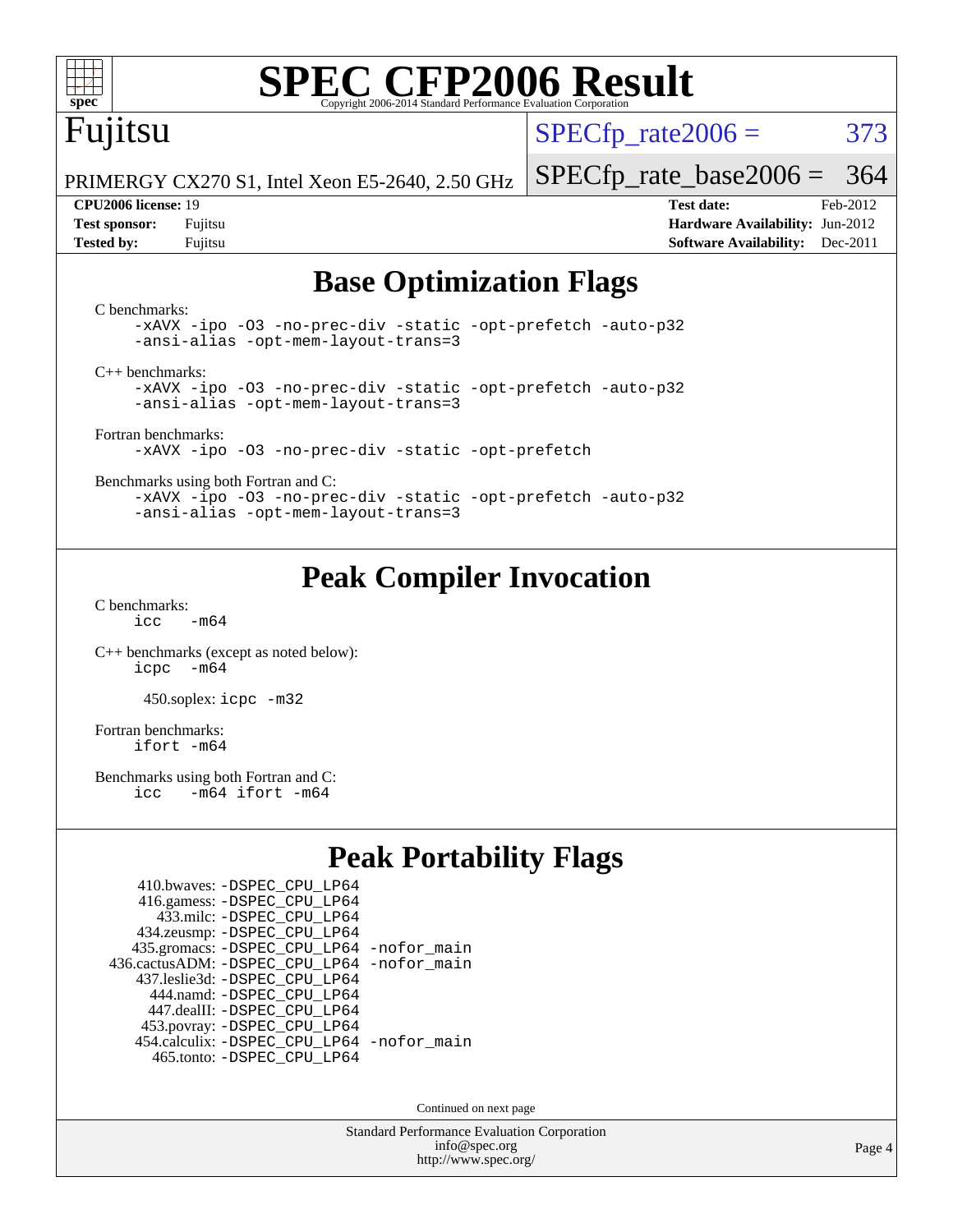

# **[SPEC CFP2006 Result](http://www.spec.org/auto/cpu2006/Docs/result-fields.html#SPECCFP2006Result)**

Fujitsu

 $SPECTp\_rate2006 = 373$ 

PRIMERGY CX270 S1, Intel Xeon E5-2640, 2.50 GHz

**[Test sponsor:](http://www.spec.org/auto/cpu2006/Docs/result-fields.html#Testsponsor)** Fujitsu **[Hardware Availability:](http://www.spec.org/auto/cpu2006/Docs/result-fields.html#HardwareAvailability)** Jun-2012 **[Tested by:](http://www.spec.org/auto/cpu2006/Docs/result-fields.html#Testedby)** Fujitsu **Fugital Example 2011 [Software Availability:](http://www.spec.org/auto/cpu2006/Docs/result-fields.html#SoftwareAvailability)** Dec-2011

[SPECfp\\_rate\\_base2006 =](http://www.spec.org/auto/cpu2006/Docs/result-fields.html#SPECfpratebase2006) 364 **[CPU2006 license:](http://www.spec.org/auto/cpu2006/Docs/result-fields.html#CPU2006license)** 19 **[Test date:](http://www.spec.org/auto/cpu2006/Docs/result-fields.html#Testdate)** Feb-2012

## **[Peak Portability Flags \(Continued\)](http://www.spec.org/auto/cpu2006/Docs/result-fields.html#PeakPortabilityFlags)**

470.lbm: [-DSPEC\\_CPU\\_LP64](http://www.spec.org/cpu2006/results/res2012q3/cpu2006-20120620-23069.flags.html#suite_peakPORTABILITY470_lbm_DSPEC_CPU_LP64)

 481.wrf: [-DSPEC\\_CPU\\_LP64](http://www.spec.org/cpu2006/results/res2012q3/cpu2006-20120620-23069.flags.html#suite_peakPORTABILITY481_wrf_DSPEC_CPU_LP64) [-DSPEC\\_CPU\\_CASE\\_FLAG](http://www.spec.org/cpu2006/results/res2012q3/cpu2006-20120620-23069.flags.html#b481.wrf_peakCPORTABILITY_DSPEC_CPU_CASE_FLAG) [-DSPEC\\_CPU\\_LINUX](http://www.spec.org/cpu2006/results/res2012q3/cpu2006-20120620-23069.flags.html#b481.wrf_peakCPORTABILITY_DSPEC_CPU_LINUX) 482.sphinx3: [-DSPEC\\_CPU\\_LP64](http://www.spec.org/cpu2006/results/res2012q3/cpu2006-20120620-23069.flags.html#suite_peakPORTABILITY482_sphinx3_DSPEC_CPU_LP64)

### **[Peak Optimization Flags](http://www.spec.org/auto/cpu2006/Docs/result-fields.html#PeakOptimizationFlags)**

[C benchmarks](http://www.spec.org/auto/cpu2006/Docs/result-fields.html#Cbenchmarks):

 433.milc: [-xAVX](http://www.spec.org/cpu2006/results/res2012q3/cpu2006-20120620-23069.flags.html#user_peakPASS2_CFLAGSPASS2_LDFLAGS433_milc_f-xAVX)(pass 2) [-prof-gen](http://www.spec.org/cpu2006/results/res2012q3/cpu2006-20120620-23069.flags.html#user_peakPASS1_CFLAGSPASS1_LDFLAGS433_milc_prof_gen_e43856698f6ca7b7e442dfd80e94a8fc)(pass 1) [-ipo](http://www.spec.org/cpu2006/results/res2012q3/cpu2006-20120620-23069.flags.html#user_peakPASS2_CFLAGSPASS2_LDFLAGS433_milc_f-ipo)(pass 2) [-O3](http://www.spec.org/cpu2006/results/res2012q3/cpu2006-20120620-23069.flags.html#user_peakPASS2_CFLAGSPASS2_LDFLAGS433_milc_f-O3)(pass 2) [-no-prec-div](http://www.spec.org/cpu2006/results/res2012q3/cpu2006-20120620-23069.flags.html#user_peakPASS2_CFLAGSPASS2_LDFLAGS433_milc_f-no-prec-div)(pass 2) [-prof-use](http://www.spec.org/cpu2006/results/res2012q3/cpu2006-20120620-23069.flags.html#user_peakPASS2_CFLAGSPASS2_LDFLAGS433_milc_prof_use_bccf7792157ff70d64e32fe3e1250b55)(pass 2) [-static](http://www.spec.org/cpu2006/results/res2012q3/cpu2006-20120620-23069.flags.html#user_peakOPTIMIZE433_milc_f-static) [-auto-ilp32](http://www.spec.org/cpu2006/results/res2012q3/cpu2006-20120620-23069.flags.html#user_peakCOPTIMIZE433_milc_f-auto-ilp32) [-opt-mem-layout-trans=3](http://www.spec.org/cpu2006/results/res2012q3/cpu2006-20120620-23069.flags.html#user_peakCOPTIMIZE433_milc_f-opt-mem-layout-trans_a7b82ad4bd7abf52556d4961a2ae94d5)

 $470$ .lbm: basepeak = yes

 $482$ .sphinx $3$ : basepeak = yes

[C++ benchmarks:](http://www.spec.org/auto/cpu2006/Docs/result-fields.html#CXXbenchmarks)

 444.namd: [-xAVX](http://www.spec.org/cpu2006/results/res2012q3/cpu2006-20120620-23069.flags.html#user_peakPASS2_CXXFLAGSPASS2_LDFLAGS444_namd_f-xAVX)(pass 2) [-prof-gen](http://www.spec.org/cpu2006/results/res2012q3/cpu2006-20120620-23069.flags.html#user_peakPASS1_CXXFLAGSPASS1_LDFLAGS444_namd_prof_gen_e43856698f6ca7b7e442dfd80e94a8fc)(pass 1) [-ipo](http://www.spec.org/cpu2006/results/res2012q3/cpu2006-20120620-23069.flags.html#user_peakPASS2_CXXFLAGSPASS2_LDFLAGS444_namd_f-ipo)(pass 2) [-O3](http://www.spec.org/cpu2006/results/res2012q3/cpu2006-20120620-23069.flags.html#user_peakPASS2_CXXFLAGSPASS2_LDFLAGS444_namd_f-O3)(pass 2) [-no-prec-div](http://www.spec.org/cpu2006/results/res2012q3/cpu2006-20120620-23069.flags.html#user_peakPASS2_CXXFLAGSPASS2_LDFLAGS444_namd_f-no-prec-div)(pass 2) [-prof-use](http://www.spec.org/cpu2006/results/res2012q3/cpu2006-20120620-23069.flags.html#user_peakPASS2_CXXFLAGSPASS2_LDFLAGS444_namd_prof_use_bccf7792157ff70d64e32fe3e1250b55)(pass 2) [-fno-alias](http://www.spec.org/cpu2006/results/res2012q3/cpu2006-20120620-23069.flags.html#user_peakCXXOPTIMIZE444_namd_f-no-alias_694e77f6c5a51e658e82ccff53a9e63a) [-auto-ilp32](http://www.spec.org/cpu2006/results/res2012q3/cpu2006-20120620-23069.flags.html#user_peakCXXOPTIMIZE444_namd_f-auto-ilp32)

447.dealII: basepeak = yes

 450.soplex: [-xAVX](http://www.spec.org/cpu2006/results/res2012q3/cpu2006-20120620-23069.flags.html#user_peakPASS2_CXXFLAGSPASS2_LDFLAGS450_soplex_f-xAVX)(pass 2) [-prof-gen](http://www.spec.org/cpu2006/results/res2012q3/cpu2006-20120620-23069.flags.html#user_peakPASS1_CXXFLAGSPASS1_LDFLAGS450_soplex_prof_gen_e43856698f6ca7b7e442dfd80e94a8fc)(pass 1) [-ipo](http://www.spec.org/cpu2006/results/res2012q3/cpu2006-20120620-23069.flags.html#user_peakPASS2_CXXFLAGSPASS2_LDFLAGS450_soplex_f-ipo)(pass 2) [-O3](http://www.spec.org/cpu2006/results/res2012q3/cpu2006-20120620-23069.flags.html#user_peakPASS2_CXXFLAGSPASS2_LDFLAGS450_soplex_f-O3)(pass 2) [-no-prec-div](http://www.spec.org/cpu2006/results/res2012q3/cpu2006-20120620-23069.flags.html#user_peakPASS2_CXXFLAGSPASS2_LDFLAGS450_soplex_f-no-prec-div)(pass 2) [-prof-use](http://www.spec.org/cpu2006/results/res2012q3/cpu2006-20120620-23069.flags.html#user_peakPASS2_CXXFLAGSPASS2_LDFLAGS450_soplex_prof_use_bccf7792157ff70d64e32fe3e1250b55)(pass 2) [-opt-malloc-options=3](http://www.spec.org/cpu2006/results/res2012q3/cpu2006-20120620-23069.flags.html#user_peakOPTIMIZE450_soplex_f-opt-malloc-options_13ab9b803cf986b4ee62f0a5998c2238)

 453.povray: [-xAVX](http://www.spec.org/cpu2006/results/res2012q3/cpu2006-20120620-23069.flags.html#user_peakPASS2_CXXFLAGSPASS2_LDFLAGS453_povray_f-xAVX)(pass 2) [-prof-gen](http://www.spec.org/cpu2006/results/res2012q3/cpu2006-20120620-23069.flags.html#user_peakPASS1_CXXFLAGSPASS1_LDFLAGS453_povray_prof_gen_e43856698f6ca7b7e442dfd80e94a8fc)(pass 1) [-ipo](http://www.spec.org/cpu2006/results/res2012q3/cpu2006-20120620-23069.flags.html#user_peakPASS2_CXXFLAGSPASS2_LDFLAGS453_povray_f-ipo)(pass 2) [-O3](http://www.spec.org/cpu2006/results/res2012q3/cpu2006-20120620-23069.flags.html#user_peakPASS2_CXXFLAGSPASS2_LDFLAGS453_povray_f-O3)(pass 2)  $-$ no-prec-div(pass 2) [-prof-use](http://www.spec.org/cpu2006/results/res2012q3/cpu2006-20120620-23069.flags.html#user_peakPASS2_CXXFLAGSPASS2_LDFLAGS453_povray_prof_use_bccf7792157ff70d64e32fe3e1250b55)(pass 2) [-unroll4](http://www.spec.org/cpu2006/results/res2012q3/cpu2006-20120620-23069.flags.html#user_peakCXXOPTIMIZE453_povray_f-unroll_4e5e4ed65b7fd20bdcd365bec371b81f) [-ansi-alias](http://www.spec.org/cpu2006/results/res2012q3/cpu2006-20120620-23069.flags.html#user_peakCXXOPTIMIZE453_povray_f-ansi-alias)

[Fortran benchmarks](http://www.spec.org/auto/cpu2006/Docs/result-fields.html#Fortranbenchmarks):

 410.bwaves: [-xAVX](http://www.spec.org/cpu2006/results/res2012q3/cpu2006-20120620-23069.flags.html#user_peakPASS2_FFLAGSPASS2_LDFLAGS410_bwaves_f-xAVX)(pass 2) [-prof-gen](http://www.spec.org/cpu2006/results/res2012q3/cpu2006-20120620-23069.flags.html#user_peakPASS1_FFLAGSPASS1_LDFLAGS410_bwaves_prof_gen_e43856698f6ca7b7e442dfd80e94a8fc)(pass 1) [-ipo](http://www.spec.org/cpu2006/results/res2012q3/cpu2006-20120620-23069.flags.html#user_peakPASS2_FFLAGSPASS2_LDFLAGS410_bwaves_f-ipo)(pass 2) [-O3](http://www.spec.org/cpu2006/results/res2012q3/cpu2006-20120620-23069.flags.html#user_peakPASS2_FFLAGSPASS2_LDFLAGS410_bwaves_f-O3)(pass 2) [-no-prec-div](http://www.spec.org/cpu2006/results/res2012q3/cpu2006-20120620-23069.flags.html#user_peakPASS2_FFLAGSPASS2_LDFLAGS410_bwaves_f-no-prec-div)(pass 2) [-prof-use](http://www.spec.org/cpu2006/results/res2012q3/cpu2006-20120620-23069.flags.html#user_peakPASS2_FFLAGSPASS2_LDFLAGS410_bwaves_prof_use_bccf7792157ff70d64e32fe3e1250b55)(pass 2) [-static](http://www.spec.org/cpu2006/results/res2012q3/cpu2006-20120620-23069.flags.html#user_peakOPTIMIZE410_bwaves_f-static)

 416.gamess: [-xAVX](http://www.spec.org/cpu2006/results/res2012q3/cpu2006-20120620-23069.flags.html#user_peakPASS2_FFLAGSPASS2_LDFLAGS416_gamess_f-xAVX)(pass 2) [-prof-gen](http://www.spec.org/cpu2006/results/res2012q3/cpu2006-20120620-23069.flags.html#user_peakPASS1_FFLAGSPASS1_LDFLAGS416_gamess_prof_gen_e43856698f6ca7b7e442dfd80e94a8fc)(pass 1) [-ipo](http://www.spec.org/cpu2006/results/res2012q3/cpu2006-20120620-23069.flags.html#user_peakPASS2_FFLAGSPASS2_LDFLAGS416_gamess_f-ipo)(pass 2) [-O3](http://www.spec.org/cpu2006/results/res2012q3/cpu2006-20120620-23069.flags.html#user_peakPASS2_FFLAGSPASS2_LDFLAGS416_gamess_f-O3)(pass 2) [-no-prec-div](http://www.spec.org/cpu2006/results/res2012q3/cpu2006-20120620-23069.flags.html#user_peakPASS2_FFLAGSPASS2_LDFLAGS416_gamess_f-no-prec-div)(pass 2) [-prof-use](http://www.spec.org/cpu2006/results/res2012q3/cpu2006-20120620-23069.flags.html#user_peakPASS2_FFLAGSPASS2_LDFLAGS416_gamess_prof_use_bccf7792157ff70d64e32fe3e1250b55)(pass 2) [-unroll2](http://www.spec.org/cpu2006/results/res2012q3/cpu2006-20120620-23069.flags.html#user_peakOPTIMIZE416_gamess_f-unroll_784dae83bebfb236979b41d2422d7ec2) [-inline-level=0](http://www.spec.org/cpu2006/results/res2012q3/cpu2006-20120620-23069.flags.html#user_peakOPTIMIZE416_gamess_f-inline-level_318d07a09274ad25e8d15dbfaa68ba50) [-scalar-rep-](http://www.spec.org/cpu2006/results/res2012q3/cpu2006-20120620-23069.flags.html#user_peakOPTIMIZE416_gamess_f-disablescalarrep_abbcad04450fb118e4809c81d83c8a1d) [-static](http://www.spec.org/cpu2006/results/res2012q3/cpu2006-20120620-23069.flags.html#user_peakOPTIMIZE416_gamess_f-static)

434.zeusmp: basepeak = yes

437.leslie3d: [-xAVX](http://www.spec.org/cpu2006/results/res2012q3/cpu2006-20120620-23069.flags.html#user_peakOPTIMIZE437_leslie3d_f-xAVX) [-ipo](http://www.spec.org/cpu2006/results/res2012q3/cpu2006-20120620-23069.flags.html#user_peakOPTIMIZE437_leslie3d_f-ipo) [-O3](http://www.spec.org/cpu2006/results/res2012q3/cpu2006-20120620-23069.flags.html#user_peakOPTIMIZE437_leslie3d_f-O3) [-no-prec-div](http://www.spec.org/cpu2006/results/res2012q3/cpu2006-20120620-23069.flags.html#user_peakOPTIMIZE437_leslie3d_f-no-prec-div) [-static](http://www.spec.org/cpu2006/results/res2012q3/cpu2006-20120620-23069.flags.html#user_peakOPTIMIZE437_leslie3d_f-static) [-opt-prefetch](http://www.spec.org/cpu2006/results/res2012q3/cpu2006-20120620-23069.flags.html#user_peakOPTIMIZE437_leslie3d_f-opt-prefetch)

 459.GemsFDTD: [-xAVX](http://www.spec.org/cpu2006/results/res2012q3/cpu2006-20120620-23069.flags.html#user_peakPASS2_FFLAGSPASS2_LDFLAGS459_GemsFDTD_f-xAVX)(pass 2) [-prof-gen](http://www.spec.org/cpu2006/results/res2012q3/cpu2006-20120620-23069.flags.html#user_peakPASS1_FFLAGSPASS1_LDFLAGS459_GemsFDTD_prof_gen_e43856698f6ca7b7e442dfd80e94a8fc)(pass 1) [-ipo](http://www.spec.org/cpu2006/results/res2012q3/cpu2006-20120620-23069.flags.html#user_peakPASS2_FFLAGSPASS2_LDFLAGS459_GemsFDTD_f-ipo)(pass 2) [-O3](http://www.spec.org/cpu2006/results/res2012q3/cpu2006-20120620-23069.flags.html#user_peakPASS2_FFLAGSPASS2_LDFLAGS459_GemsFDTD_f-O3)(pass 2) [-no-prec-div](http://www.spec.org/cpu2006/results/res2012q3/cpu2006-20120620-23069.flags.html#user_peakPASS2_FFLAGSPASS2_LDFLAGS459_GemsFDTD_f-no-prec-div)(pass 2) [-prof-use](http://www.spec.org/cpu2006/results/res2012q3/cpu2006-20120620-23069.flags.html#user_peakPASS2_FFLAGSPASS2_LDFLAGS459_GemsFDTD_prof_use_bccf7792157ff70d64e32fe3e1250b55)(pass 2) [-opt-malloc-options=3](http://www.spec.org/cpu2006/results/res2012q3/cpu2006-20120620-23069.flags.html#user_peakOPTIMIZE459_GemsFDTD_f-opt-malloc-options_13ab9b803cf986b4ee62f0a5998c2238)

 $465$ .tonto:  $-x$ AVX(pass 2)  $-p$ rof-gen(pass 1)  $-p$ o(pass 2)  $-03$ (pass 2) [-no-prec-div](http://www.spec.org/cpu2006/results/res2012q3/cpu2006-20120620-23069.flags.html#user_peakPASS2_FFLAGSPASS2_LDFLAGS465_tonto_f-no-prec-div)(pass 2) [-prof-use](http://www.spec.org/cpu2006/results/res2012q3/cpu2006-20120620-23069.flags.html#user_peakPASS2_FFLAGSPASS2_LDFLAGS465_tonto_prof_use_bccf7792157ff70d64e32fe3e1250b55)(pass 2) [-unroll4](http://www.spec.org/cpu2006/results/res2012q3/cpu2006-20120620-23069.flags.html#user_peakOPTIMIZE465_tonto_f-unroll_4e5e4ed65b7fd20bdcd365bec371b81f) [-auto](http://www.spec.org/cpu2006/results/res2012q3/cpu2006-20120620-23069.flags.html#user_peakOPTIMIZE465_tonto_f-auto) [-inline-calloc](http://www.spec.org/cpu2006/results/res2012q3/cpu2006-20120620-23069.flags.html#user_peakOPTIMIZE465_tonto_f-inline-calloc) [-opt-malloc-options=3](http://www.spec.org/cpu2006/results/res2012q3/cpu2006-20120620-23069.flags.html#user_peakOPTIMIZE465_tonto_f-opt-malloc-options_13ab9b803cf986b4ee62f0a5998c2238)

Continued on next page

Standard Performance Evaluation Corporation [info@spec.org](mailto:info@spec.org) <http://www.spec.org/>